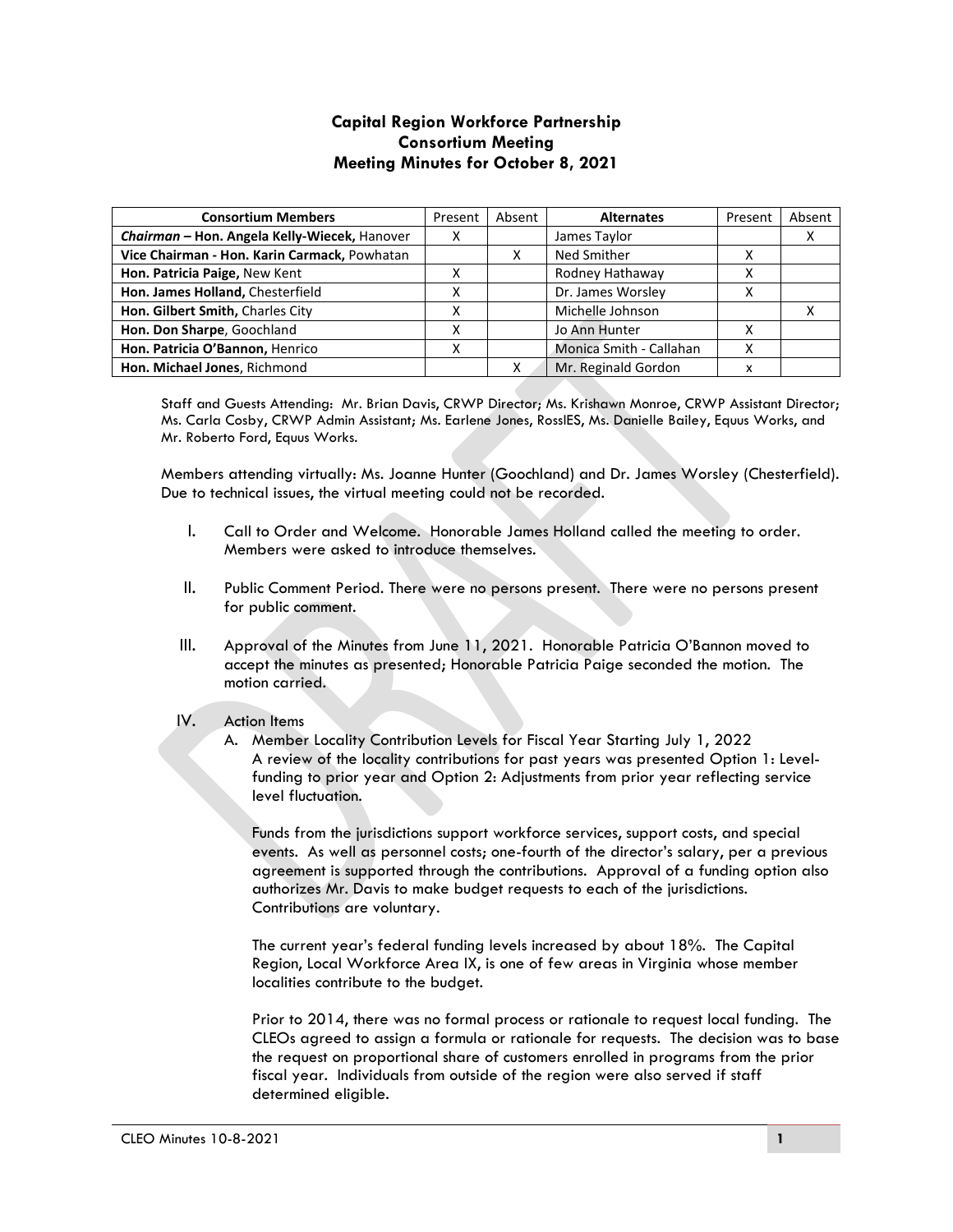Comments-

- Service numbers are off due to COVID. The program year ended June 30, 2021. Brian noted that number are increasing slightly.
- Previous discussion considered foot traffic may increase in September due to the elimination of the extended UI benefit; increase did not happen. The VEC noted that the week after the extended benefit expired, Virginia saw a 300% increase in new claims being filed. Claimants no longer receiving extended benefits filed for regular benefits.
- Current unemployment rate is 3.9%. Ordinarily this would have translated to an increase in enrollments and foot traffic. Brian added that other areas levels did not increase substantially either.
- Equus staff shared its media campaign efforts to inform the community of available programs and services. Media outlet, WWBT-Channel 12, the postal service, and enhanced social media efforts were used. Board staff has signed up for Constant Contact to do targeted emails. It was also suggested the community be targeted by industry, location, center location, etc.

Members shared their option choices.

- o Mr. Holland/Chesterfield Option 1, Level-funding to prior year.
- $\circ$  Mr. Gordon/Richmond Option 2, Adjustments from prior year reflecting service level fluctuation
- o Mrs. O'Bannon/Henrico Option 1 or Option 2
- o Mrs. Kelly-Wiecek/Hanover Option 1

The member majority voted for Option 1: Level-funding to prior year. Mrs. Paige moved to accept Option 1; Mr. Smith seconded the motion. The motion carried.

|                     | A                               | B                     | C                   | D               | Е               |
|---------------------|---------------------------------|-----------------------|---------------------|-----------------|-----------------|
| <b>Jurisdiction</b> | <b>WIOA Enrolled Active</b>     | <b>WIOA Customers</b> | Prior year share of | <b>Option 1</b> | <b>Option 2</b> |
|                     | <b>Customers Served in Year</b> | Served as a           | service level       |                 |                 |
|                     | ending June 30, 21              | percentage of Total   |                     |                 |                 |
| <b>Charles City</b> | 3                               | 0.48%                 | 0.36%               | \$2,000         | \$2,000         |
| Chesterfield        | 142                             | 22.72%                | 22.71%              | \$43,600        | \$44,000        |
| Goochland           | $\overline{4}$                  | 0.64%                 | 0.83%               | \$2,000         | \$2,000         |
| Hanover             | 65                              | 10.40%                | 8.32%               | \$13,400        | \$15,000        |
| Henrico             | 191                             | 30.56%                | 29.01%              | \$56,000        | \$58,000        |
| New Kent            | 3                               | 0.48%                 | 0.71%               | \$2,000         | \$2,000         |
| Powhatan            | 9                               | 1.44%                 | $1.07\%$            | \$2,000         | \$2,000         |
| Richmond            | 208                             | 33.28%                | 36.98%              | \$71,000        | \$65,000        |
|                     | 625                             | 100%                  | 100%                | \$192,000       | \$190,000       |

*Note: An additional 117 enrolled customers were from outside region, for a total served of 742*

| For Information Purposes — Total Foot Traffic by Jurisdiction, Year ending 6/30/21 |                             |                          |  |  |
|------------------------------------------------------------------------------------|-----------------------------|--------------------------|--|--|
| <b>Jurisdiction</b>                                                                | <b>PY20 Center Visitors</b> | <b>Prior Year Counts</b> |  |  |
| <b>Charles City</b>                                                                | 54                          | 142                      |  |  |
| Chesterfield                                                                       | 2,968                       | 3.591                    |  |  |
| Goochland                                                                          | 50                          | 60                       |  |  |
| Hanover                                                                            | 465                         | 662                      |  |  |
| Henrico                                                                            | 5,132                       | 14,266                   |  |  |

| For Information Purposes — Total Foot Traffic by Jurisdiction, Year ending $6/30/21$ |  |  |
|--------------------------------------------------------------------------------------|--|--|
|                                                                                      |  |  |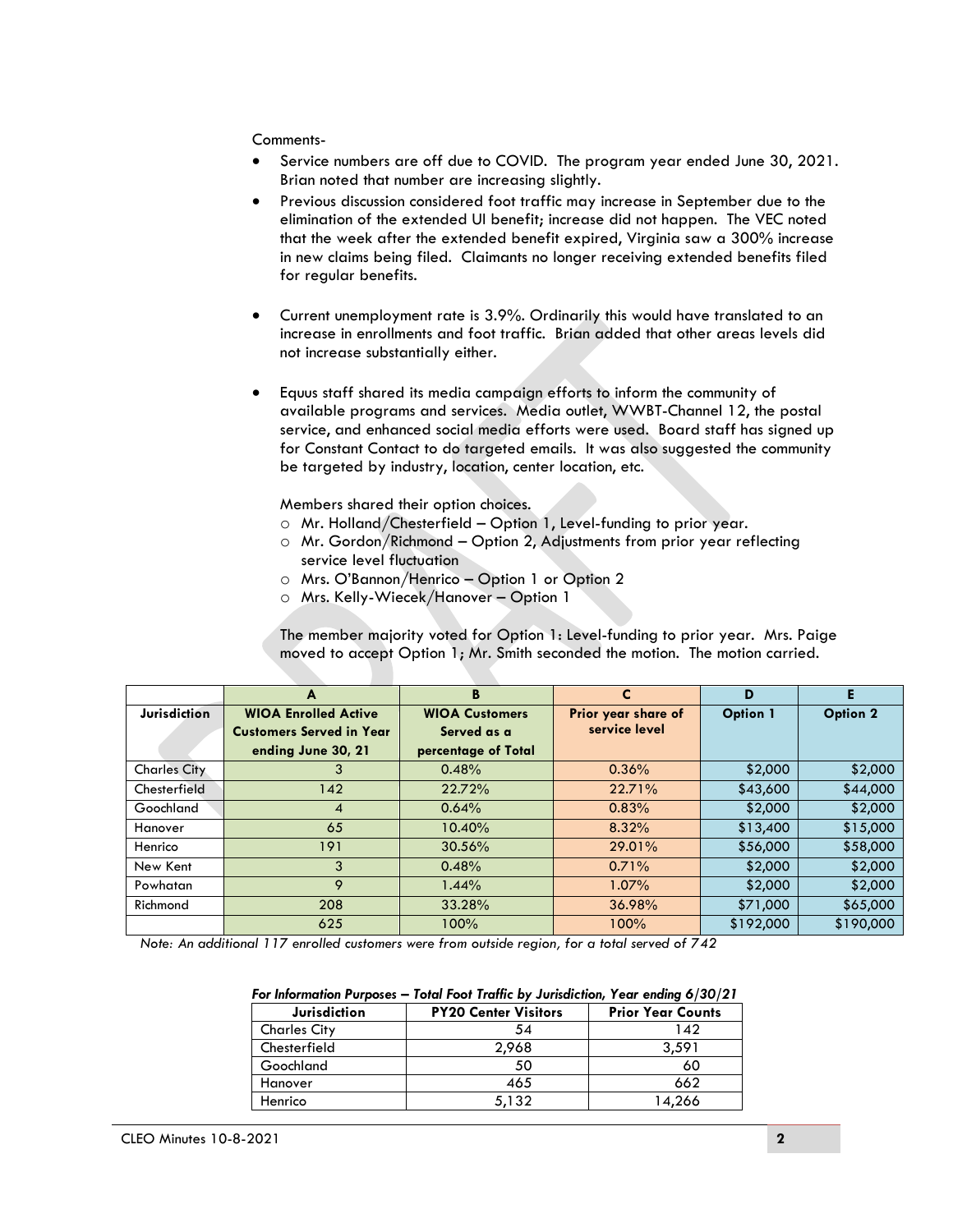| New Kent               | 49     | 158    |
|------------------------|--------|--------|
| Powhatan               | 88     | 92     |
| Richmond               | 5,874  | 15,052 |
| <b>Region Subtotal</b> | 14,680 | 34,003 |
| Residents from         |        | 1,358  |
| Outside the Region     | 1,307  |        |
| Total                  | 15,987 | 35,381 |

B. New Workforce Board Member Appointment

Under federal law, each region must have a workforce development board comprised of a majority, 51% business sector representation. The remaining compositions, 49%, are comprised of labor, community based organization, and economic development. As well as representatives from the VEC, DARS, Adult Education, community college, and career and technical education.

The CLEOs are empowered by law the ability to appoint workforce board members and approve the Board's budget once vetted by the workforce board.

This appointment is to fill a seat vacated by member that left service. The Board is required to have a member from the adult regional education program on the Board. The appointment does not increase Board size or require additional members. Members suggested diversifying the Board to reflect the region. Inclusion of Hispanic and Latino members was suggested.

Mr. Holland moved to approve the appointment of Mr. Jeffrey Elmore to the workforce board; Mrs. O'Bannon seconded the motion. The motion carried.

## V. Director's Report

 Performance Goals. States are informed by the Department of Labor of their individual goals. Goals are based on area's historic performance. The Capital Region receives the 2nd highest funding level.

| $2nd$ quarter           | 80.50%     | 72.9%   | 180 | FTM, MED, MET   |
|-------------------------|------------|---------|-----|-----------------|
| after exit              |            |         |     |                 |
| 4 <sup>th</sup> quarter | 85.00%     | 78.1%   | 182 | MET, FTM, MET   |
| employment              |            |         |     |                 |
|                         |            |         |     |                 |
| Median                  | \$6,000.00 | \$5,926 | 180 | EXCEED, EXCEED, |
| earnings                |            |         |     | <b>EXCEED</b>   |
| Credential              | 74.00%     | 64.70%  | 102 | EXCEED, EXCEED, |
| attainment              |            |         |     | <b>EXCEED</b>   |
| Measurable              | 61.20%     | 90.9%   | 42  | MET, EXCEED,    |
| skills gains            |            |         |     | <b>EXCEED</b>   |
|                         |            |         |     |                 |

Adult Program Performance – Quarter 4.

Dislocated Worker Program Performance – Quarter 4 was achieved for the year. Most dislocated worker participants are unemployed to no fault of their own. Many have been attached to the workforce system and have higher skills levels.

Youth Program Performance focuses entirely on 17-24 year-old disengaged youth; those that have no educations and/or work plan. Youth performance is achieved with the exception of Measurable Skills gain, failed to meet performance.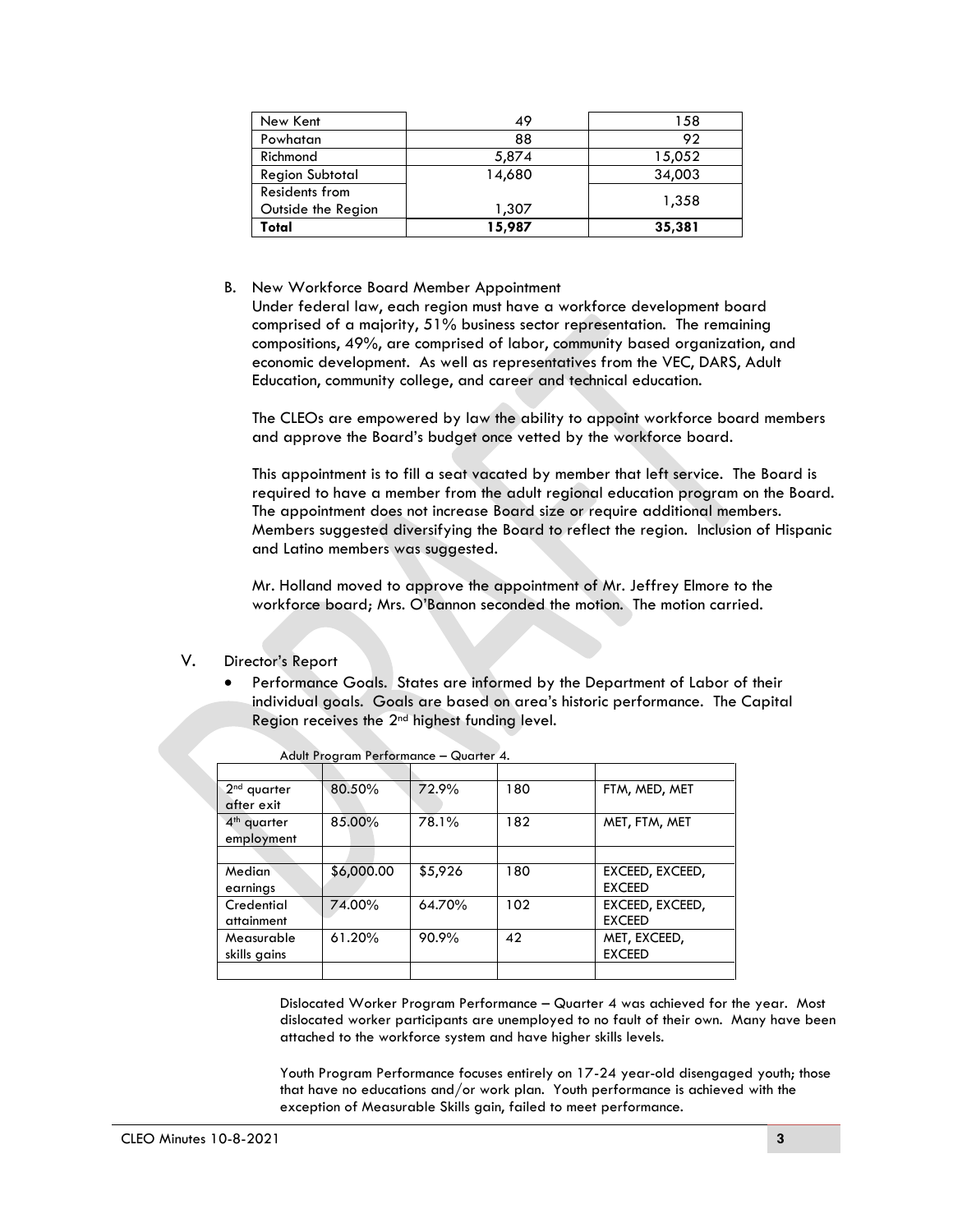Benefits of work experience was shared. Individuals have the opportunity to gain work experience and attain additional skills, employers test employees, and then move on to the job training contract. Employers are reimbursed wages to employee during training period. On-the-job training contracts are increased. Employees may earn as much as \$15.00 an hour or higher.

Brian reviewed Center information.

| <b>Traffic Count</b> | July – September | July - September | Same Period |
|----------------------|------------------|------------------|-------------|
|                      | 2021             | 2020             | 2019        |
| Chesterfield         | 813              | 948              | 1124        |
| Henrico              | 3062             | 2279             | 5629        |
| <b>Richmond West</b> | 700              | 677              | 2783        |

| <b>Active Enrolled</b><br>Participants | July - September<br>2021 | July - September<br>2020 | Same period<br>2019 |
|----------------------------------------|--------------------------|--------------------------|---------------------|
| Adult                                  | 156                      |                          | 185                 |
| <b>DW</b>                              | 74                       | 65                       | 123                 |
| Youth                                  | 46                       | 155                      | 212                 |
| Total                                  | 376                      | 291                      | 520                 |

Although in-persons center visits show some decrease, those interested and engaged are also returning virtually. Eligibility can be done upfront. A secured, encrypted system is available to upload confidential documents. Case management is available thru video. Libraries have also been used as an option to connect with the customers. Constant Contact will be use to do targeted segmented messaging.

Budget Balances as of  $10/1/21$  – FY 21 funds. Federal funding has a 2-year shelf life thru June 30<sup>th</sup> of following year; any amount not spent is returned to the state and may be redistributed to other local areas. Old money is being spent first due to low service levels.

|                                                                    | Allocation | Spent or<br>committed       | Remaining<br>available |
|--------------------------------------------------------------------|------------|-----------------------------|------------------------|
| Adult                                                              | 1,235,169  | 891,431                     | 343,738                |
| <b>Dislocated Worker</b>                                           | 1,069,672  | 932,335                     | 137,337                |
| Youth                                                              | 1,371,830  | 925,813                     | 446,017                |
| Administrative                                                     | 408,518    | 355,603                     | 52,915                 |
| Nonfederal                                                         | 336,108    | 252,159                     | 83,949                 |
|                                                                    |            |                             |                        |
| Balance as of $10/1/21$<br>FY 22 (Funds Not Spent<br>or Obligated) | Adult      | <b>Dislocated</b><br>Worker | Youth                  |
|                                                                    | 1,439,446  | 879, 123                    | 560,323                |

Board Actions on September 23, 2021.

- The Capital Region Workforce Development Board reviewed policies impacting training. The state mandated a 40% training requirement; 33% was attained at last review.
	- o Training voucher limited raised from \$10,000 to \$20,000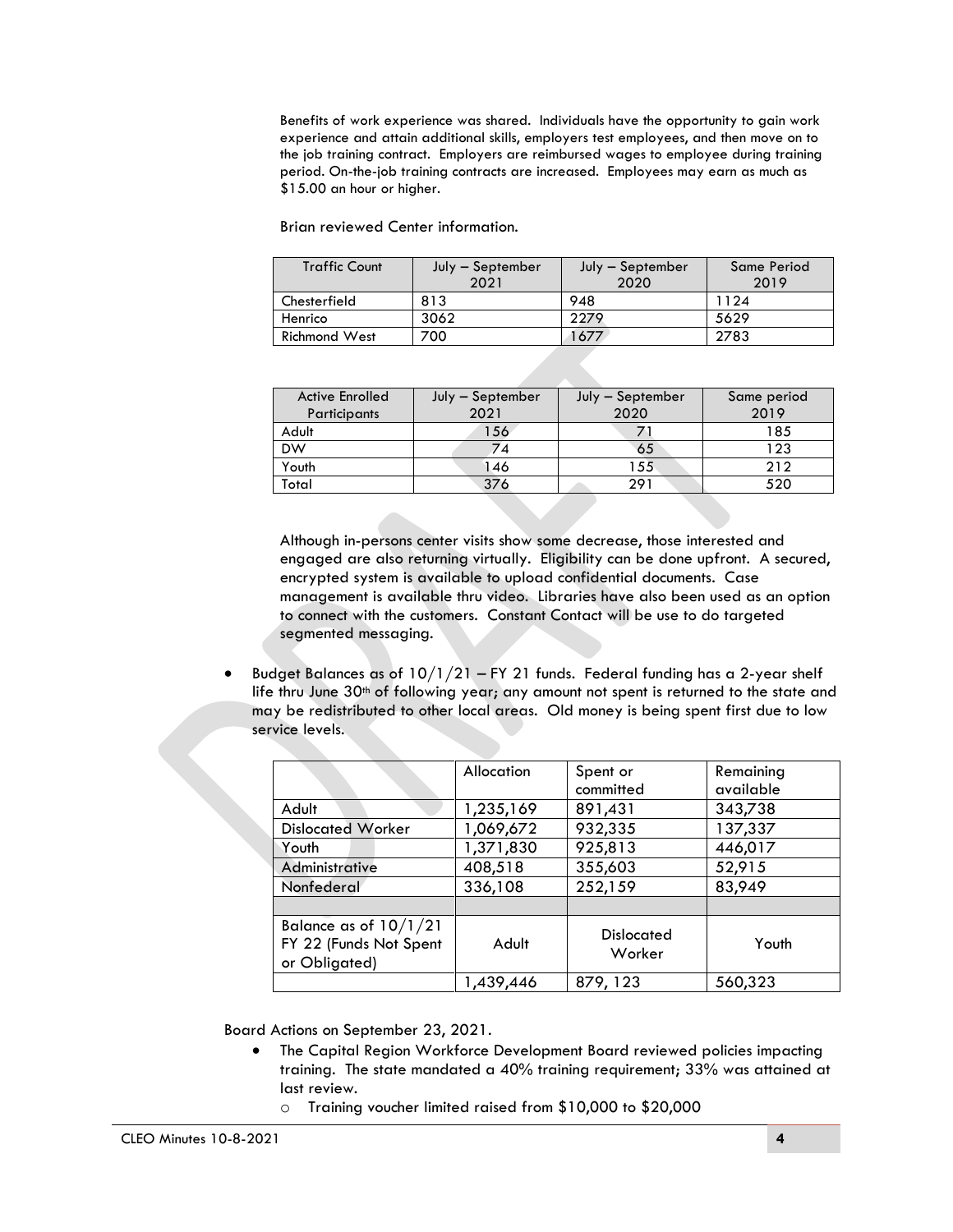- o On-the-Job training contracts raised to \$20,000
- o Incumbent Worker agreements raised to \$20,000 Allowance for small business (under 50 employees) to receive 75% reimbursement for OJT and Incumbent Worker training up from 50%. This helps companies to maintain area and grow.
- New Strategic Plan realigns working committee structure to advance goals of strategic plan.
- Committees renamed
	- o External Alignment replaces Strategic Planning and Outcomes Committee. This committee will establish policy development, policy implications, etc.
	- o Service Equity and Access replaces Operations Committee
	- o Governance Committee supports diversity. Focuses on the Board; who's watching out for the Board; membership, recruiting, funding sources, etc.

The Executive and Finance Committees remain unchanged.

Closing Notes:

 The Workforce Board authorized release of a \$500,000 request for proposal to procure youth services. Previously, a requirement earmarked 25% for in-school. The Department of Labor shifted guidance to include 75% funding for out-of-school participants. Many areas cut out in-school youth programs.

Ms. Krishawn Monroe will manage the Request for Proposal review and procurement for a youth provider. A Review Committee comprised of one CLEO and one Board member will convene. The committee will adhere to Henrico County procurement policies. The Committee will review proposals, complete score sheets, attend two virtual meetings; and participate in interview meetings.

Ms. Monroe noted that previous solicitation for in-school services did not produce responses. A sole source agreement was developed. Previously, up to 50% of funds could be put in contract. With new guidance, funding limitation is 25% or \$500,000. The goal is to have one organization manage the program.

Brian added if all measures are met, a contractor can be retained up to 5 years in the procurement cycle. Ross, the youth provider and Equus, the adult and dislocated worker provider, contracts end June 30, 2022. The contracts will be released for bid. Sometime after January, two RFP committees will be convened for the youth and the adult and dislocated worker program services.

 VCU has been commissioned to do independent evaluation of the workforce system. Implications are positive; initial recommendations have been released. Final recommendation is to move from the Virginia Community College System and provide local boards state board money; and money to blend unemployment **(See Brian)**

Honorable Kelly-Wiecek commented on the disconnect between marketing and communications. Efforts to enhance communication strategies is needed.

 VAWD Watershed movement. Independent of the state, the Virginia Association of Workforce Directors (VAWD) established a 501c entity. Each local area has received a \$108,000 award. The funds will provide supportive dislocated worker services. Hampton Roads will serve as the grant recipient for the 13 areas.